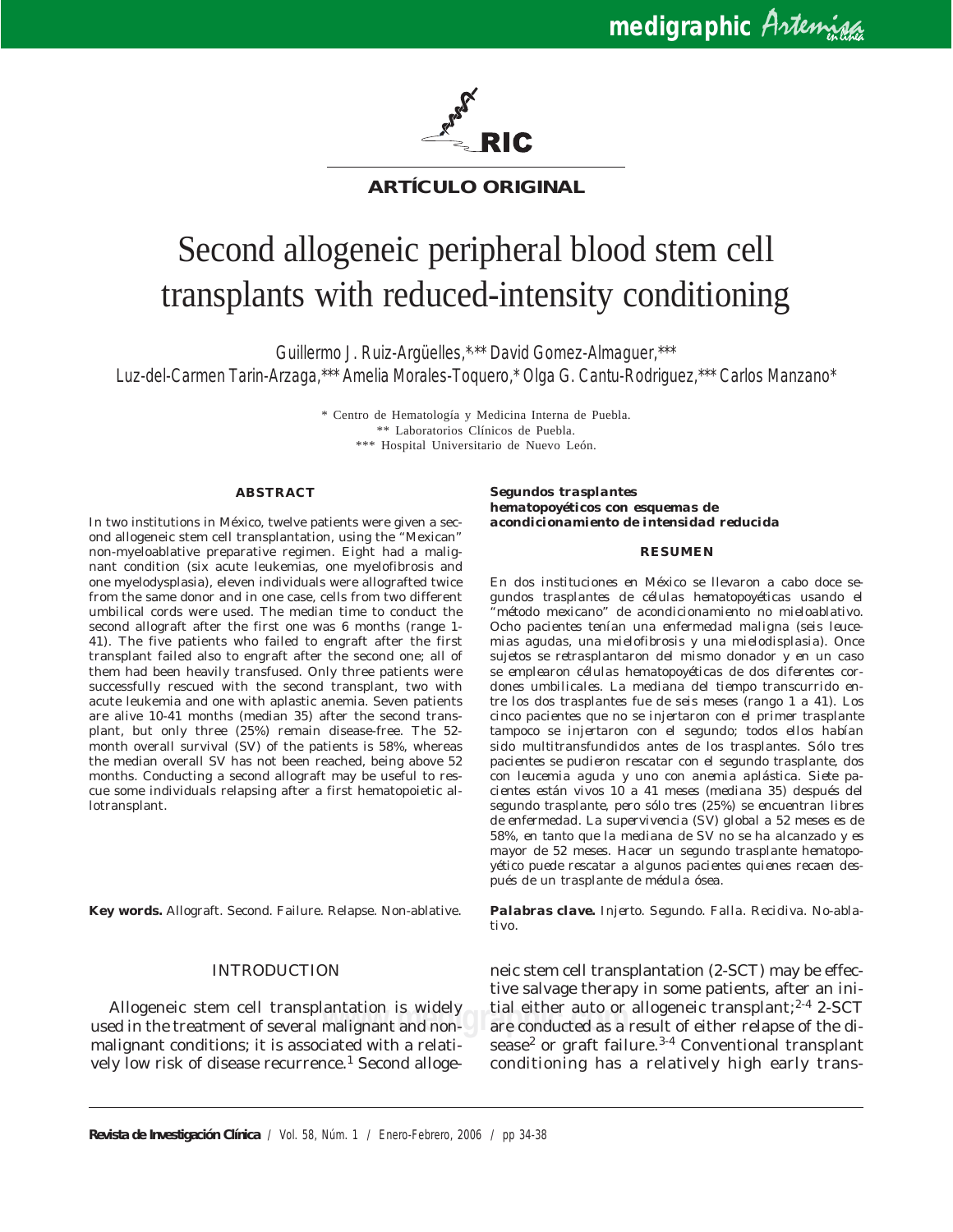plant-related mortality; however, in recent years, several groups of investigators have developed reduced-intensity conditioning (RIC) regimens, which lead to engraftment of donor lymphoid cells and hematopoietic stem cells without the extra-hematologic toxicities of traditional myeloablative transplants.<sup>4-15</sup> We analyze herein the features of a group of 12 individuals who were allografted with a RIC regimen and who received later on a second allograft, employing also a RIC, because of relapse of the disease (7 patients) or as the result of failure of the initial allograft (5 patients).

# MATERIAL AND METHODS

#### **Patients**

All the patients given consecutively a second allogeneic peripheral blood stem cell transplantation in the Centro de Hematología y Medicina Interna de Puebla (Puebla, México) and in the Hospital Universitario de Nuevo León (Monterrey, México) since 1993 were accrued in the study. Informed consent to perform the grafts was obtained from all individuals and their donors.

#### **Allografting procedure**

For both the first and second allografts, the "Mexican" non-myeloablative conditioning regimen to conduct allografts was used as previously described.4-15 Briefly, filgrastim (10 μg/kg/day) was delivered to the donors, in all cases HLA-identical siblings, on days  $-5$  to  $+2$ . The apheresis procedures were performed on days  $0, + 1$  and  $+ 2$  by means of a Haemonetics V-50 PLUS machine (Haemonetics Corporation, Braintree MA) or a Baxter C-3000 PLUS machine (Baxter Healthcare, Deerfield IL),<sup>16</sup> and immediately infused to recipients. Conditioning on the recipient consisted in oral busulphan, 4 mg/ kg delivered on days - 6 and - 5; i.v. cyclophosphamide,  $350 \text{ mg/m}^2$  on days - 4, - 3 and - 2; i.v. fludarabine,  $30 \text{ mg/m}^2$  on days -4, -3 and -2; oral cyclosporin A (CyA)  $\bar{5}$  mg/kg was started on day - 1 and i.v. methotrexate 5 mg/m<sup>2</sup> was delivered on days + 1, + 3, + 5 and + 11. Oral CyA was continued through day 180, with adjustments according to serum CyA levels; it was then tapered along 30-60 days; in the case of 2-SCT, the immunosuppresion was delivered along 30 days instead of the 180. Ondansetron (1 mg intravenous every hour during 4 h after chemotherapy), ciprofloxacin (250 mg *bid*) and itraconazole (100 mg *bid*) were used in all patients; antibiotics

and antimycotics were used until more than 500 granulocytes / ul were present. The products of the PBSC apheresis were infused as outpatients on days 0, 1 and 2.

#### **Apheresis product studies**

Enumeration of the total white blood, mononuclear (MNC) and CD34 positive cells was done by flow-cytometry17 in an EPICS Elite ESP apparatus (Coulter Electronics, *Hialeah, FL*), using the HPCA-2 anti-CD34 monoclonal antibody<sup>18</sup> (Becton Dickinson, *San José CA*).

#### RESULTS

#### **Patients**

One hundred and eighty nine patients were given an NST using the Mexican preparative regimen in the period of the study; of these, twelve individuals were given a 2-SCT; all these patients could not afford an allograft using conventional, myeloablative conditioning. The table 1 depicts the salient features of these 12 patients. Eight patients had a malignant condition (six acute leukemias, one myelofibrosis and one myelodyplasia); eleven patients were allografted twice from the same donor and in one case, two different cord blood cells were used. In two cases (numbers three and eight) the patient was initially allografted with umbilical cord blood cells from a sibling and later on with peripheral blood stem cells from the same sibling, already grown.

## **First allografts**

The five patients with non malignant conditions were transfusion-dependent when the allograft was conducted; four out of six patients with leukemia were in a complete remission (CR) and two had refractory forms of the disease. Five patients failed to engraft and seven patients relapsed 2 to 13 months after the first allograft, see table 1. All the patients who failed to engraft did not developt chimerism; the seven patients who engrafted became full chimeras 30-60 days after the allograft

### **Second allografts**

**www.medigraphic.com** first one was 6 months (range 1-41). The five pa-The median time to conduct the 2-SCT after the tients who failed to engraft after the first transplant failed also to engraft after the second one; all of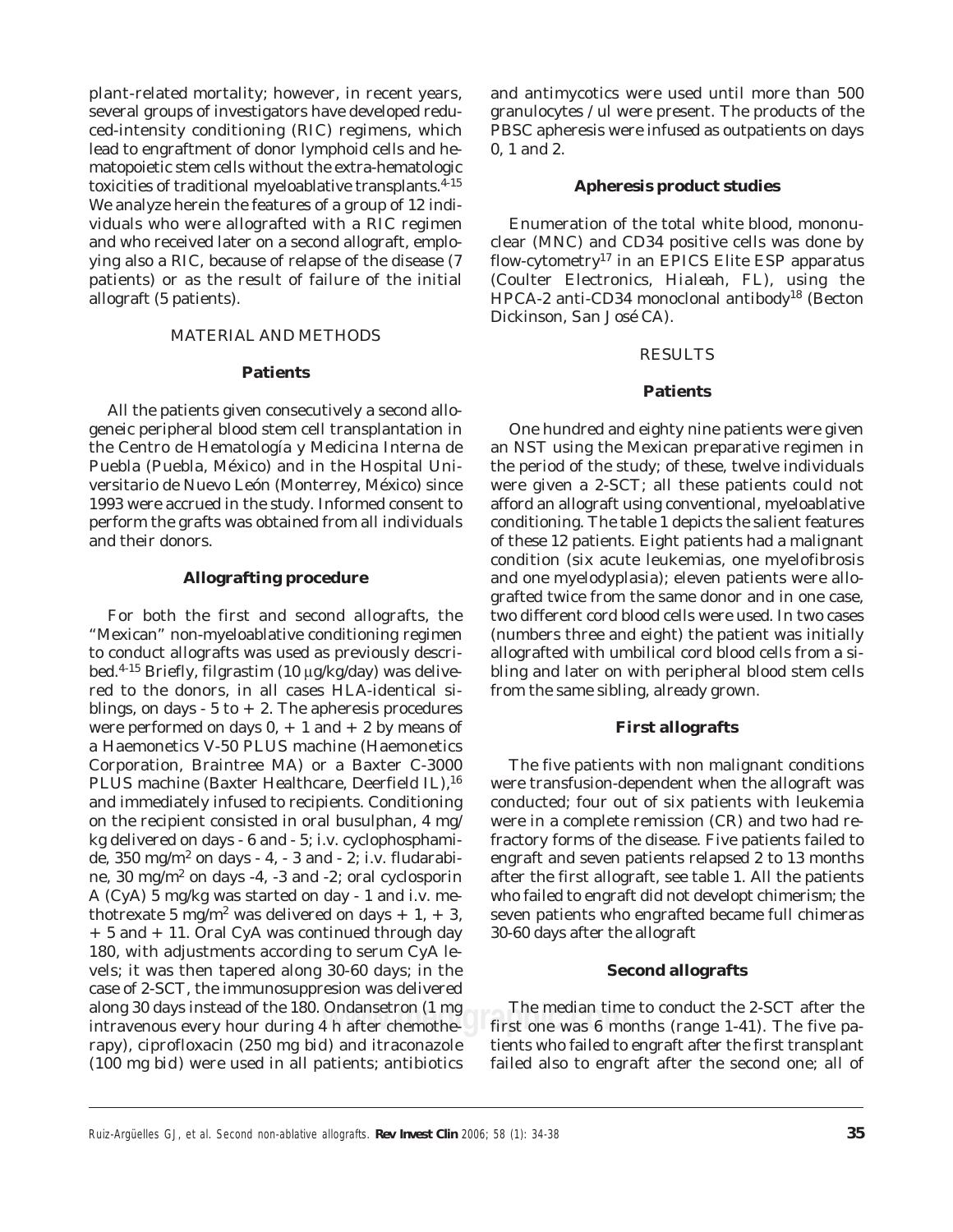**Table1.** Salient features of the twelve patients who received a second allogeneic stem cell transplantation.

| Patient<br>Number | Age/<br>sex | Diagnosis,<br>status | <b>HSC</b><br>source | Outcome,<br>aGVHD | Remision<br>$(mos)$ ,<br>cGVHD | Interval<br>between<br>transplants<br>(mos) | <b>HSC</b><br>source | Outcome,<br>aGVHD | Status,<br>time<br>(mos)<br>cGVHD |
|-------------------|-------------|----------------------|----------------------|-------------------|--------------------------------|---------------------------------------------|----------------------|-------------------|-----------------------------------|
| First allograft   |             |                      |                      |                   |                                | Second allograft                            |                      |                   |                                   |
|                   | 4/M         | ALL, CR2             | <b>PB</b>            | CR, rel           | 13                             | 16                                          | PB                   | Ref               | D, 2                              |
| 2                 | 21/M        | ALL, ref             | PB                   | CR, rel           | 2                              | 4                                           | PB                   | Ref, GI           | D, 2                              |
| 3                 | 1/M         | Thalassemia, TD      | <b>UCB</b>           | Failure           |                                | 25                                          | PB                   | Failure, TD       | A, 37                             |
| 4                 | 49/F        | AML-M2, CR1          | <b>PB</b>            | CR, rel           | 4                              | 7                                           | PB                   | CR, GI            | A, 41, Ltd                        |
| 5                 | 9/M         | ALL, CR2             | <b>PB</b>            | CR, rel           | 4                              | 5                                           | PB                   | Failure           | D, 6                              |
| 6                 | 47/F        | Myelofibrosis, TD    | <b>PB</b>            | Failure           |                                |                                             | PB                   | Failure           | D, 1                              |
|                   | 9/M         | ALL, ref             | <b>PB</b>            | CR, rel           | 3                              | 3                                           | PB                   | Failure           | D, 1                              |
| 8                 | 3/M         | ALL, CR2             | <b>UCB</b>           | CR, rel           | 13                             | 22                                          | PB                   | CR, rel           | A, 10                             |
| 9                 | 8/F         | Myelodysplasia, TD   | <b>PB</b>            | Failure           |                                | 41                                          | PB                   | Failure, TD       | A, 35                             |
| 10                | 24/F        | AA, TD               | <b>PB</b>            | CR, rel, GI       | 8, Ltd                         | 9                                           | PB                   | CR. GI            | A, 52                             |
| 11                | 2/M         | PRCA, TD             | <b>PB</b>            | Failure           | $\overline{\phantom{a}}$       | 12                                          | <b>PB</b>            | Failure, TD       | A, 12                             |
| 12                | 1/F         | Osteopetrosis, TD    | <b>UCB</b>           | Failure           | ٠                              | 5                                           | <b>UCB</b>           | Failure, TD       | A, 16                             |

HSC: hematopoietic stem cells, aGVHD: acute graft *versus* host disease, mos: months, cGVHD: chronic graft *versus* host disease, M: male; f: female, CR: complete remission; CR1 or CR2: first or second complete remission, TD: transfusion dependent, ref: refractory, AA: aplastic anemia, PRCA: pure red cell aplasia; PB: peripheral blood; UCB: umbilical cord blood, rel: relapse, D: death, A: alive; GI: grade I acute GVHD; Ltd: limited chronic GVHD.

lignancy. The two patients (numbers 2 and 7) allothem but two (patient 6, with myelofibrosis and patient 9, with myelodysplasia), had benign conditions and had been heavily transfused before the allografts. Interestingly, four out of these individuals are alive, receiving transfusions. The 100-day mortality after the 2-SCT was 42% (5 of 12 patients); in three instances as a result of failure to engraft and in two cases, both patients with acute lymphoblastic leukemia, as the result of refractoriness of the magrafted with refractory forms of lymphoblastic leukemia achieved very short remissions after the first allograft and failed to engraft after the second one, dying 2 and 1 months after the re-graft (Table 1). Only three patients (numbers 4, 8 and 10) were succesfully "rescued" with the 2-SCT; in two instances patients with a relapsed acute leukemia (patients 4 and 8) and in the other a patient with a relapsed aplastic anemia (patient number 10).

Seven of the twelve patients are alive 10-41 months (median 35) after the 2-SCT; however, only three of them (25%) remain disease-free. The 52 month overall survival (SV) of the patients is 58%, whereas the median overall SV has not been reached, being above 52 months. The relapse-free survival of the patients is 25% at 52 months. All the patients who failed to engraft did not develop chimerism; patients 4, 8 and 10 are full chimeras. Figure 1 includes these data.



*Figure 1. Overall survival after the second stem cell allograft of the 12 patients given two allotransplants using a non-myeloablative preparative regimen.*

# **DISCUSSION**

months. All the pa-<br>did not develop have proven difficult.<sup>2</sup> We have previously made An allogeneic 2-SCT for hematological diseases recurring after first transplant may be a reasonable treatment option in selected patients; however, identification of factors influencing outcome and mortality after second transplantation and determination of patients groups who best respond to this therapy comments on the salient features of the "Mexican" non-myeloablative preparative regimen to conduct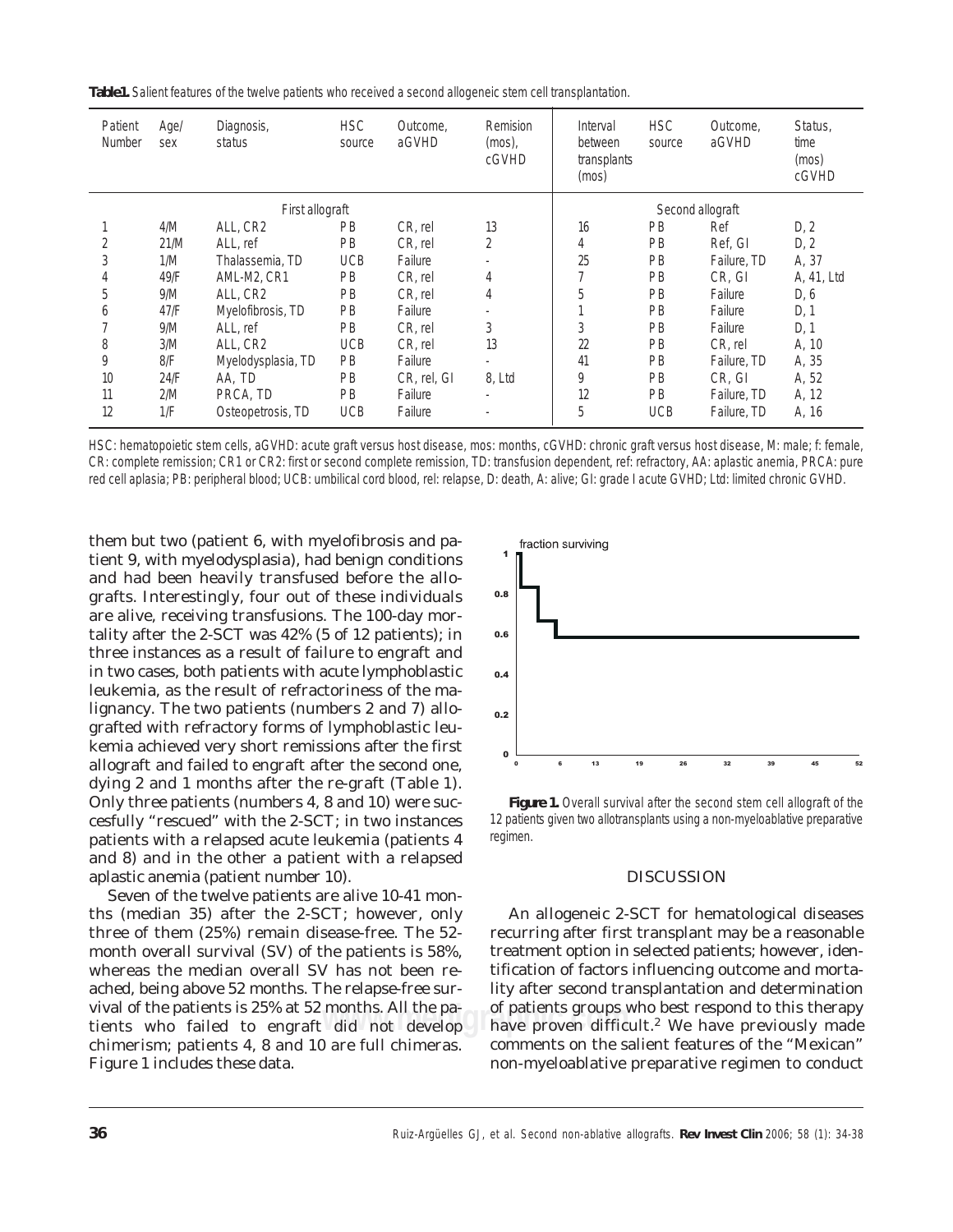allogeneic stem cell transplantation.<sup>5-14</sup> As most RIC regimens, the method relies mainly on the induction of a graft *versus* tumor effect, which is useful in some, but not all malignancies; in addition, the method has been shown to be useful to replace the hematopoietic tissue in circumstances in which this is needed.5,19-20 In this cohort of patients, only two with a malignancy (numbers 4 and 8) could be rescued by the 2-SCT. In case 4 by means of inducing a graft *versus* leukemia effect using the same donor, with a reduced and shortened immunosuppressive schedule; this patient had relapsed of the myeloid leukemia four months after the initial allograft and could be rescued with the 2-SCT using the same sibling donor,  $12$  remaining disease-free 41 months after the 2-SCT. The other patient was a boy with acute lymphoblastic leukemia in a second remission, who was initially grafted with umbilical cord blood cells from his sibling<sup>21</sup> and, after another relapse, grafted with peripheral blood stem cells from the same sibling, 22 months old by then. Within patients with non-malignant conditions, patient number 10, with aplastic anemia, relapsed 8 months after the initial allograft and could be rescued with the 2-SCT of the same donor, by using a higher number of peripheral blood hematopoietic stem cells.19-20

**TO%.** The subset of patients and the whole group of this subset of patients and the whole group of the schedule to conduct It has to be mentioned that the group of patients which we are hereby reporting is a highly selected one: included are individuals who lived enough after the first allograft in order to be re-allografted. By the same token, the prevalence of acute graft *versus* host disease (aGVHD) after the first allograft in this group of patients is very low (8%), this figure being substantially lower than that of the patients allografted using the "Mexican approach", in which the prevalence of aGVHD is around  $30\%$ .<sup>5-14</sup> This may be related to both the failures to engraft after the initial transplant and also to the relapse rate in this group of patients. After the first allograft, chronic GVHD was observed in 1 out of 5 patients who engrafted and were followed by more than 100 days, whereas it was recorded in 1 out of 3 patients after the 2-SCT; these figures are also lower than that observed in the whole group of patients grafted using our method, which is around  $50\%$ .<sup>5-14</sup> Along the same line, the 100-day mortality after the 2-SCT in this cohort was 42%, a figure significantly higher than that found in patients allografted using the "Mexican" conditioning regimen, which is around 10%.5-14 It is clear that the differences observed betindividuals allografted using our method stem from the selection of the patients who can be given a 2-

SCT, selection which depends on features of both the disease and the patients, but which place these selected individuals in advantage as far as prognosis is concerned.

Despite the fact that the long-term disease-free SV in this group of patients given two consecutive stem cell allografts is rather poor (25%), the overall SV is acceptable (58% overall SV at 52 months), this figure being similar to that described by other authors conducting allogeneic 2-SCT. $2,3$  The overall SV figure could be related to the selection of patients as already discussed, but also to the low toxicity of the preparative regimen, which allows not only recovery of the endogenous hemopoiesis provided a graft failure occurs, but also repeated transplantation.<sup>5</sup>

In conclusion, conducting a 2-SCT in a given patient may be useful to rescue some individuals relapsing after a first hematopoietic allotransplant. Despite the fact that the success rate of this therapeutic maneuver is relatively low, it may be offered to selected patients. Conducting the allografts with a RIC conditioning allows re-allografting, which may benefit some patients.

#### REFERENCES

- 1. Thomas ED. Hematopoietic stem cell transplantation. *Sci Am* 1995; 272: 38.
- 2. Eapen M, Giralt SA, Horowitz MM, Klein JP, Wagner JE, Zhang MJ, et al. Litzow MR, deLima M. Second transplant for acute and leukemia relapsing after first HLA-identical sibling transplant. *Bone Marrow Transplal* 2004; 34: 721-7.
- 3. Guardiola P, Kuentz M, Garban F, Blaise D, Reiffers J, Attal M, et al. Second early allogeneic stem cell transplantations for graft failure in acute leukemia, chronic myeloid leukemia and aplastic anaemia. *Br J Haem* 2000; 111: 292-302.
- 4. Martino R, Caballero MD, De la Serna J, Díez-Martín JL, Urbano-Ispízua A, Tomás JF, et al. Low transplant-related mortality after second allogeneic peripheral blood stem cell transplant with reduced-intensity conditioning in adult patients who have failed a prior autologous transplant. *Bone Marrow Transpl* 2002; 30: 63-8.
- 5. Ruiz-Argüelles GJ, Gómez-Almaguer D. Braking dogmata to help patients: Non-myeloablative hematopoietic stem cell transplantation. *Expert Opin Biol Ther* 2004; 4: 1693-9*.*
- 6. Ruiz-Argüelles GJ, Ruiz-Argüelles A, Pérez-Romano B, Marín-López A, Delgado-Lamas JL. Non-cryopreserved peripheral blood stem cells autotransplants for hematological malignancies can be performed entirely on an outpatient basis. *Am J Hematol* 1998, 58: 161-4.
- 7. Ruiz-Argüelles GJ, López-Martínez B, Manzano C, Gómez-Rangel JD, Lobato-Mendizábal E. Significance of one human leukocyte antigen mismatch on outcome of non-myeloablative allogeneic stem cell transplantation from related donors using the Mexican schedule. *Bone Marrow Transpl* 2005; 35: 335-9.
- 8. Ruiz-Argüelles GJ, Gómez-Rangel JD, Ponce-de-León S, González-Déctor L, Reyes-Núñez V, Garcés-Eisele J. The Mexican schedule to conduct allogeneic stem cell transplantation is related to a low risk of cytomegalovirus reactivation and disease. *Am J Hematol* 2004; 75; 200-4.